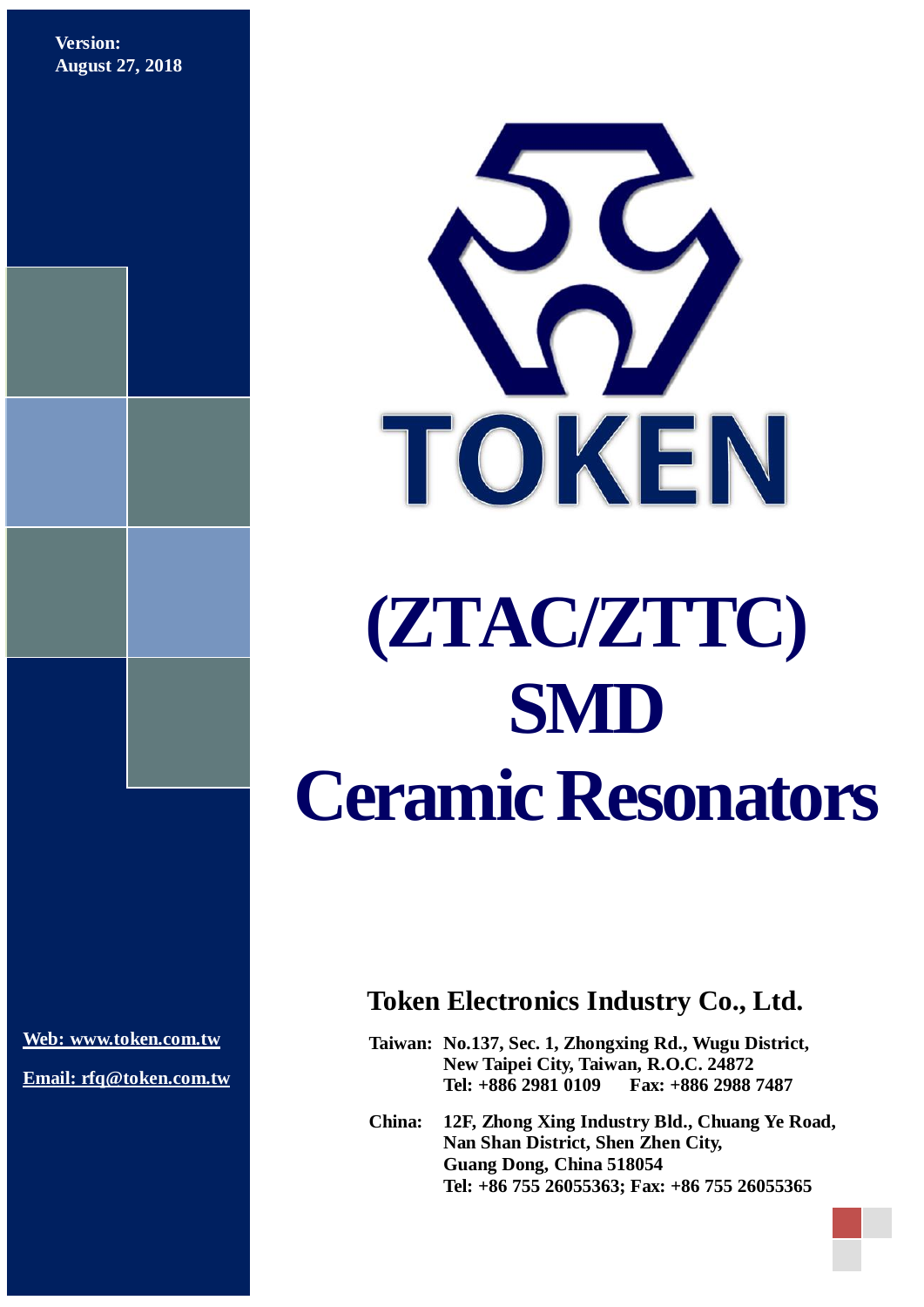

### **Product Introduction**

### **Introduction (ZTAC/ZTTC)**

**Features :**

- $\bullet$  High reliability chip resonator with high temperature withstanding ceramic case.
- Ultra-miniature size is suitable for compact equipment high mounting density.
- Low profile, Reflow solderable, Excellent solderability.

#### **Applications :**

- $\bullet$  Car accessories.
- PDAs, PC peripherals.
- Camcorders, Digital cameras.

Token (ZTAC/ZTTC) series is the smallest surface mount ceramic resonators (Murata resonator CSAC/CSTC compatible). Previously, only higher cost quartz crystal resonators were considered for CAN bus application, due to tighter frequency tolerance requirements than for traditional automotive bus applications. Nowadays, Token utilizes the latest ceramic piezo technology freeing the design engineers from having to use these higher cost components and still achieve desired reliability and performance targets.

Token ZTAC and ZTTC series are the SMD ceramic resonators that meet the frequency tolerance  $\pm 0.5$ %, temperature tolerance  $\pm 0.3$ % ~  $\pm 0.4$ %, and aging tolerance  $\pm 0.3$ %. The ZTAC and ZTTC covers the frequency range of 1.79 MHz to 50.00 MHz. ZTTC series features a built-in load capacitance. This feature eliminates any need for external loading capacitors and reduces component count, increases reliability and reduces size.

The ZTACE×MG (3.2  $\times$  1.3 mm) with (max) profile 1.0 mm and ZTACW×MX (2.5  $\times$  2.0 mm) with (max) profile 1.5 mm are the smallest resonators for their respective frequency ranges. All ZTAC and ZTTC series are surface mount devices (SMD) with operating temperature range is -20℃ to +80℃.

Tolerance is the main key characteristics to evaluate for a resonator. The total tolerance is the addition of the initial tolerance, temperature tolerance and aging tolerance. Tighter tolerances are possible through design advancements, material refinement and manufacturing techniques. Token's design and material improve the temperature and aging characteristics of the resonator. Token's manufacturing ability sort to tighter initial tolerances.

Custom parts are available on request. Token will also produce devices outside these specifications to meet specific customer requirements, contact us with your specific needs. For more information, please link to Token official website ["Ceramic Resonators"](http://www.token.com.tw/resonator/index.html).



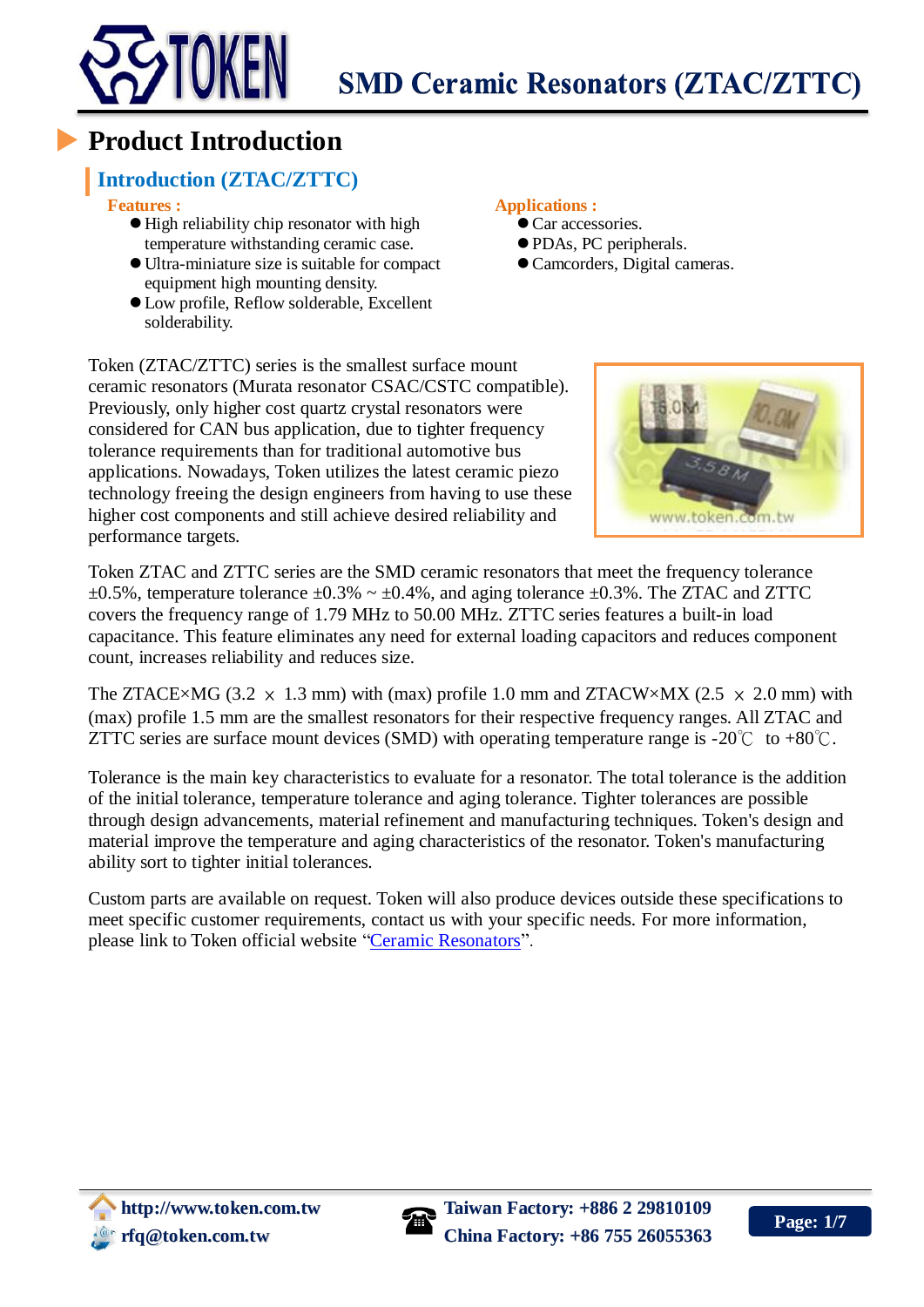

# **ZTAC Dimensions**

#### **Dimensions (ZTAC)**



**Note: A stands for thickness of the ceramic element, which varies with the frequency. The range of the thickness is 0.1 to 0.7mm.** 



**http:** Taiwan Factory: +886 2 29810109 **rfq@token.com.tw China Factory: +86 755 26055363**

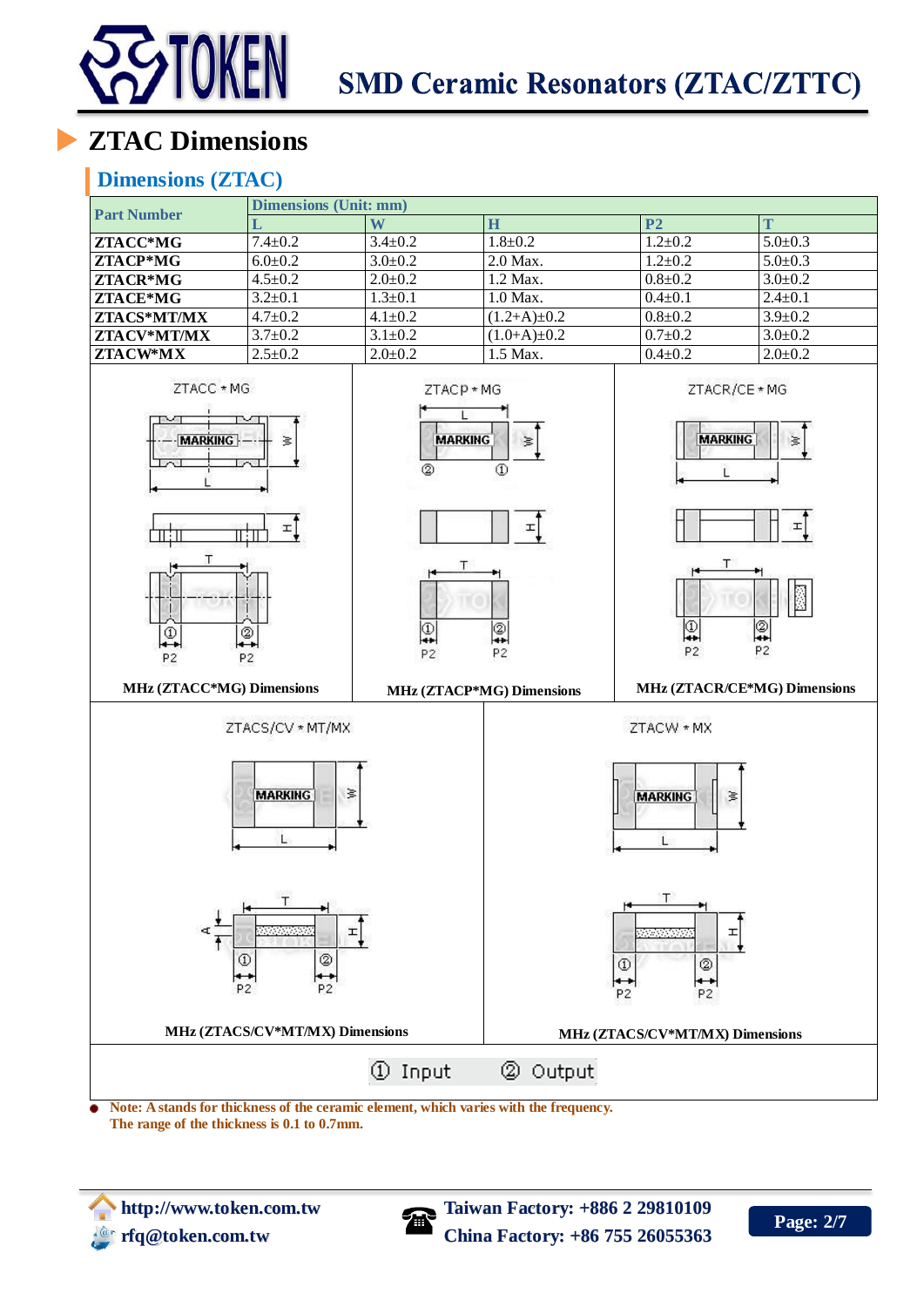

# **ZTTC Dimensions**

#### **Dimensions (ZTTC)**



**Note: A stands for thickness of the ceramic element, which varies with the frequency. The range of the thickness is 0.1 to 0.7mm.** 



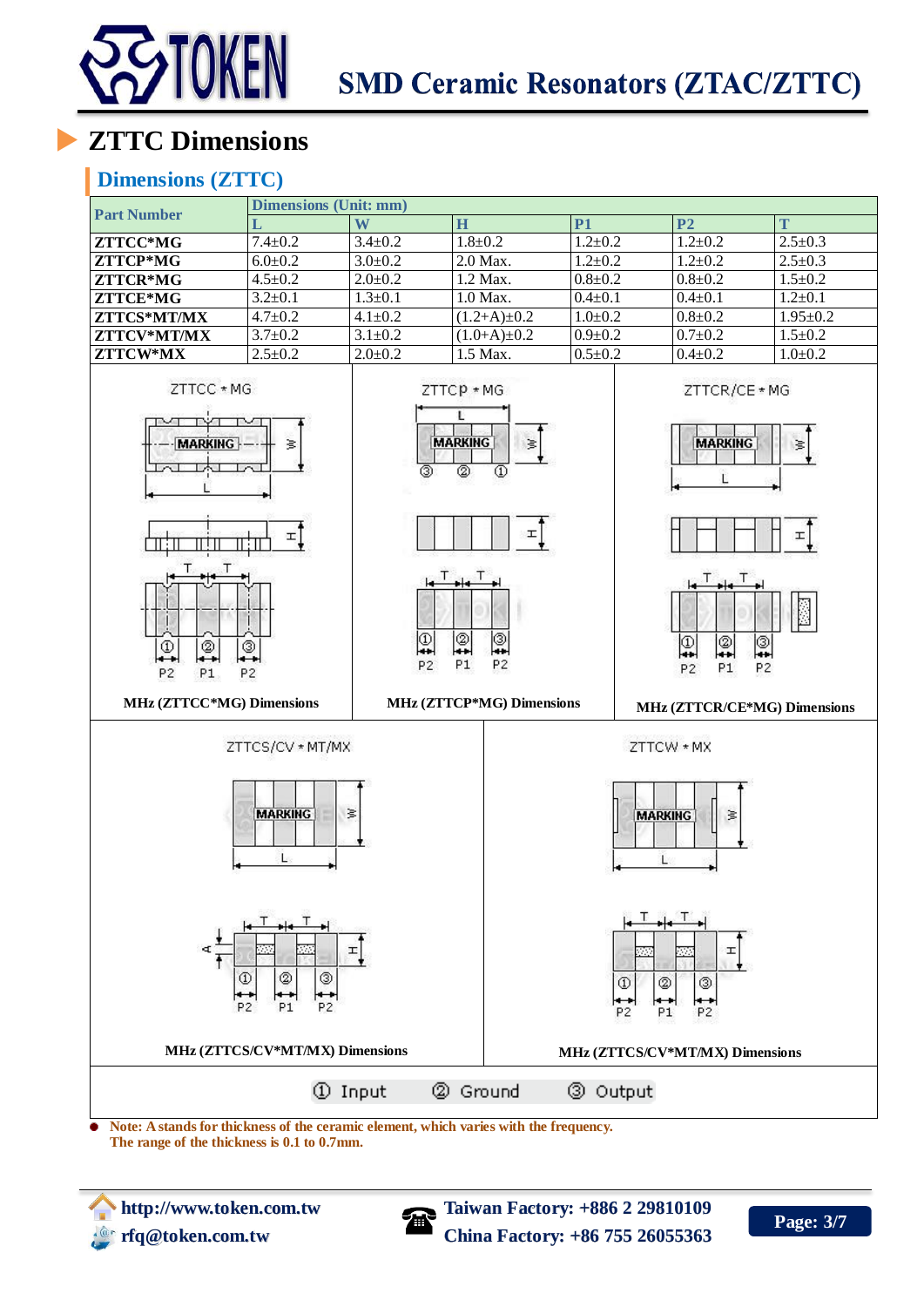

## **Technical Characteristics**

### **Technical Characteristics (ZTAC/ZTTC)**

| <b>Part Number</b>  | <b>Frequency</b><br>Range<br>(MHz) | <b>Frequency</b><br><b>Accuracy</b><br>$($ %) | <b>Stability in</b><br><b>Temperature</b><br>$(-20^{\circ}\text{C} \sim +80^{\circ}\text{C})$ (%) | <b>Aging for</b><br><b>Ten Years</b><br>(9/0) |
|---------------------|------------------------------------|-----------------------------------------------|---------------------------------------------------------------------------------------------------|-----------------------------------------------|
| ZTACC*MG / ZTTCC*MG | $1.79 \sim 8.00$                   | ± 0.5                                         | $\pm 0.3$                                                                                         | ± 0.3                                         |
| ZTACP*MG / ZTTCP*MG | $2.00 \sim 12.00$                  | ± 0.5                                         | $\pm 0.3$                                                                                         | ± 0.3                                         |
| ZTACR*MG / ZTTCR*MG | $4.00 \sim 8.00$                   | ± 0.5                                         | $\pm 0.3$                                                                                         | $\pm 0.3$                                     |
| ZTACS*MT / ZTTCS*MT | $6.00 \sim 13.00$                  | ± 0.5                                         | ± 0.4                                                                                             | ± 0.3                                         |
| ZTACV*MT / ZTTCV*MT | $8.00 \sim 13.00$                  | ± 0.5                                         | ± 0.4                                                                                             | $\pm 0.3$                                     |
| ZTACE*MG / ZTTCE*MG | $8.00 \sim 13.00$                  | ± 0.5                                         | ± 0.4                                                                                             | $\pm 0.3$                                     |
| ZTACS*MX / ZTTCS*MX | $13.01 \sim 50.00$                 | $\pm 0.5$                                     | $\pm 0.3$                                                                                         | $\pm 0.3$                                     |
| ZTACV*MX / ZTTCV*MX | $16.00 \sim 50.00$                 | ± 0.5                                         | $\pm 0.3$                                                                                         | $\pm 0.3$                                     |
| ZTACW*MX / ZTTCW*MX | $20.00 \sim 45.00$                 | ± 0.5                                         | $\pm 0.3$                                                                                         | $\pm 0.3$                                     |

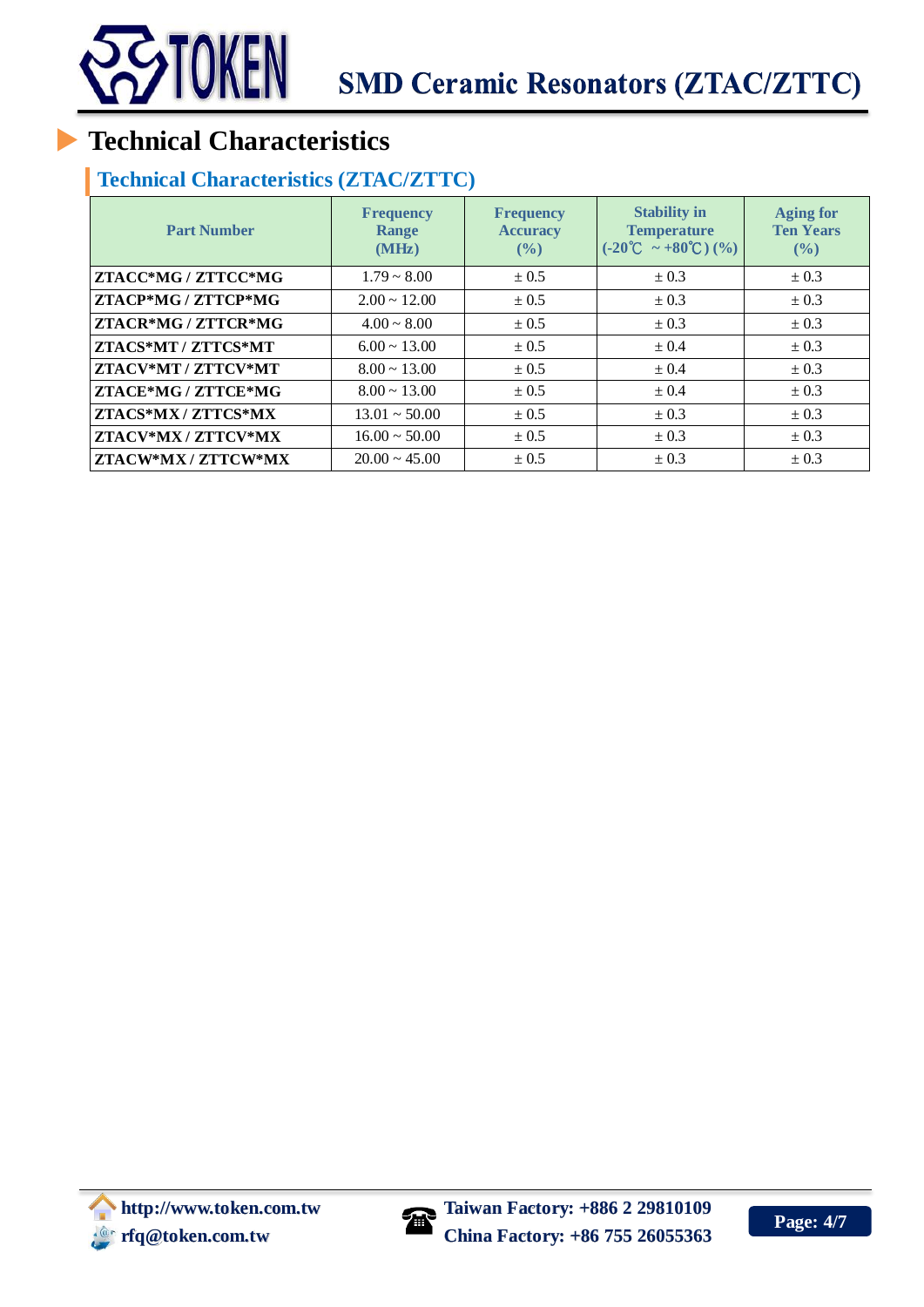

# **Test Circuit for MOS IC**

#### **Test Circuit for MOS IC (ZTAC/ZTTC)**



### **(ZTAC/ZTTC) Resonator Application - Oscillation Circuit for MOS IC**

#### **Feedback Resistor (** $R = 1M\Omega$ **):**

A Feedback Resistor is used to determine the oscillation circuit bias. The feedback resistance will contribute to instability if it is too large by reducing feedback. Conversely, if it is too small, increases in current will be realized thereby reducing gain. Recent developments in IC design allows for the integration of the feedback resistor in many cases.

#### **Bias resistor (Rb optional):**

A Bias Resistor can be utilized in the resonator oscillation circuit to change the bias point when a reduction in IC gain is required, or to suppress unstable oscillation. This may be especially considered when a 3 stage buffered IC, or TTL IC, is used.

#### **Damping Resistor (Rd optional):**

Abnormal harmonic oscillation can be suppressed using a dampening resistor. The dampening resistor and load capacitors work together as a low-pass filter to reduce gain in the MHz range of oscillation.

#### **Loading Capacitor (C1 & C2)**

The stability of the oscillation circuit is mainly determined by the C1  $\&$  C2 values. If the load capacitance is too small, unstable oscillation will occur because of oscillation waveform distortion. If too high, a stop in oscillation can be expected. When comparing the same IC, oscillation circuits with lower frequencies require higher capacitance. Token Engineers can help with the circuit design if needed.

#### **(ZTAC/ZTTC) Resonator Optimization - IC Evaluations**

Tolerance is determined by the design of the resonator. However stability and correlation is determined by the IC evaluation. The microcontroller is evaluated with the resonators to determine the best possible circuit conditions to achieve stability and stable oscillation.

In addition, frequency correlation is measured to meet the tight initial frequency tolerance required. For the tight tolerance resonators the IC evaluation must be completed on the final circuit board layout. The final circuit boards provide the most accurate measurement of the frequency correlation.

This measurement will account for the effects of stray capacitance on the oscillation frequency. Once the correlation is determined the frequency of the resonator is adjusted to compensate for the correlation.



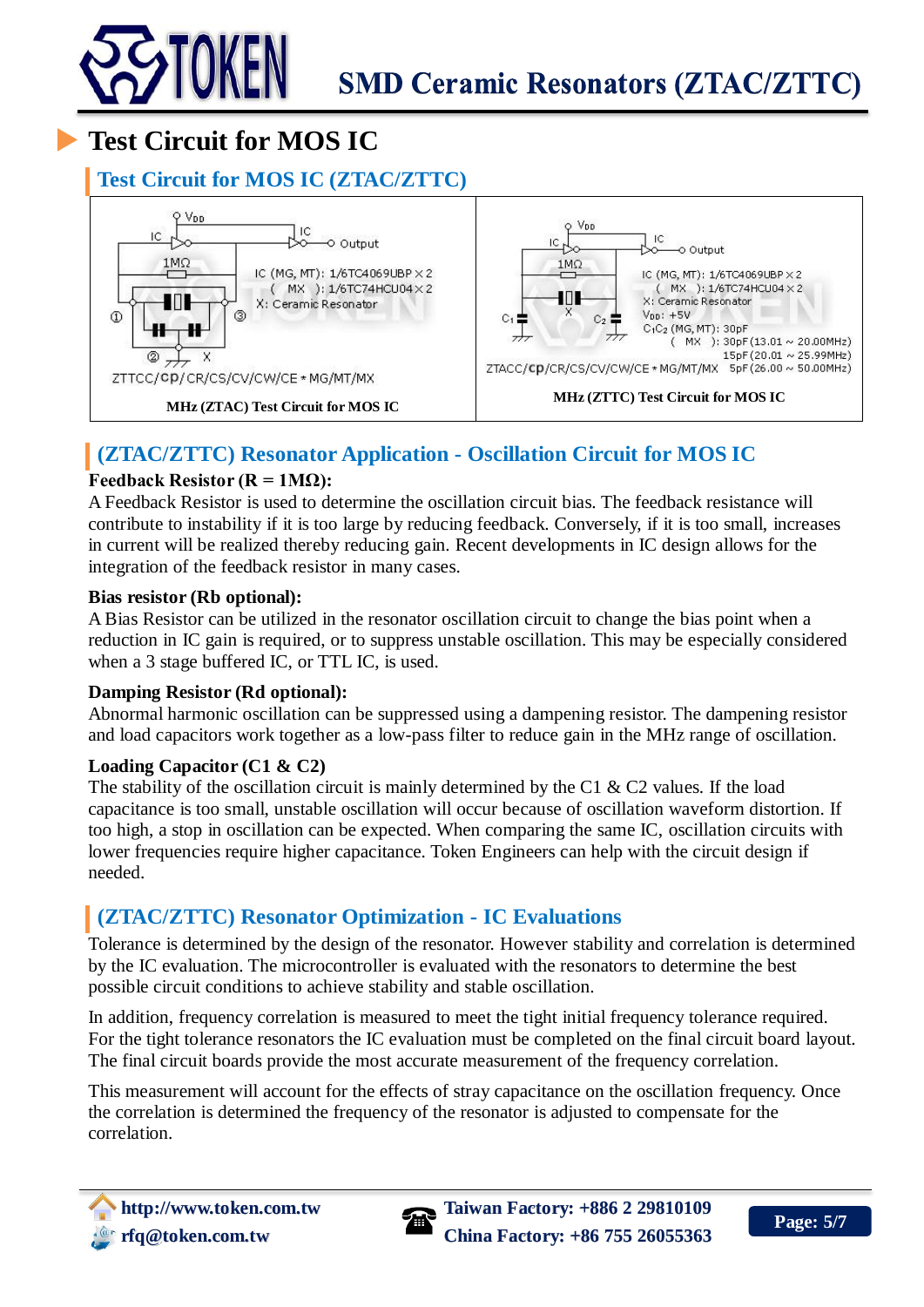

## **Recommended Land Pattern**

### **Recommended Land Pattern (ZTAC/ZTTC)**

| <b>Part Number</b> | <b>Dimensions (Unit: mm)</b> |               |                |               |  |
|--------------------|------------------------------|---------------|----------------|---------------|--|
|                    | T <sub>1</sub>               | <b>T2</b>     | T <sub>3</sub> | W1            |  |
| ZTACC*MG           |                              | $1.7 \pm 0.3$ | $5.0 \pm 0.3$  | $4.0 \pm 0.3$ |  |
| $ZTACR*MG$         |                              | $0.8 \pm 0.2$ | $3.0 \pm 0.2$  | $2.6 \pm 0.2$ |  |
| ZTACS*MT/MX        |                              | $0.8 \pm 0.2$ | $3.9 \pm 0.2$  | $5.0 \pm 0.2$ |  |
| ZTACV*MT/MX        |                              | $0.7 \pm 0.2$ | $3.0 \pm 0.2$  | $4.1 \pm 0.2$ |  |
| ZTACW*MX           |                              | $0.5 \pm 0.2$ | $2.0 \pm 0.2$  | $2.6 \pm 0.2$ |  |
| ZTTCC*MG           | $1.5 \pm 0.3$                | $1.7 \pm 0.3$ | $2.5 \pm 0.3$  | $4.0 \pm 0.3$ |  |
| ZTTCR*MG           | $0.8 \pm 0.2$                | $0.8 \pm 0.2$ | $1.5 \pm 0.2$  | $2.6 \pm 0.2$ |  |
| ZTTCS*MT/MX        | $1.3 \pm 0.2$                | $0.8 \pm 0.2$ | $1.95 \pm 0.2$ | $5.0 \pm 0.2$ |  |
| ZTTCV*MT/MX        | $1.0 \pm 0.2$                | $0.7 \pm 0.2$ | $1.5 \pm 0.2$  | $4.1 \pm 0.2$ |  |
| ZTTCW*MX           | $0.5 \pm 0.2$                | $0.5 \pm 0.2$ | $1.0 \pm 0.2$  | $2.6 \pm 0.2$ |  |